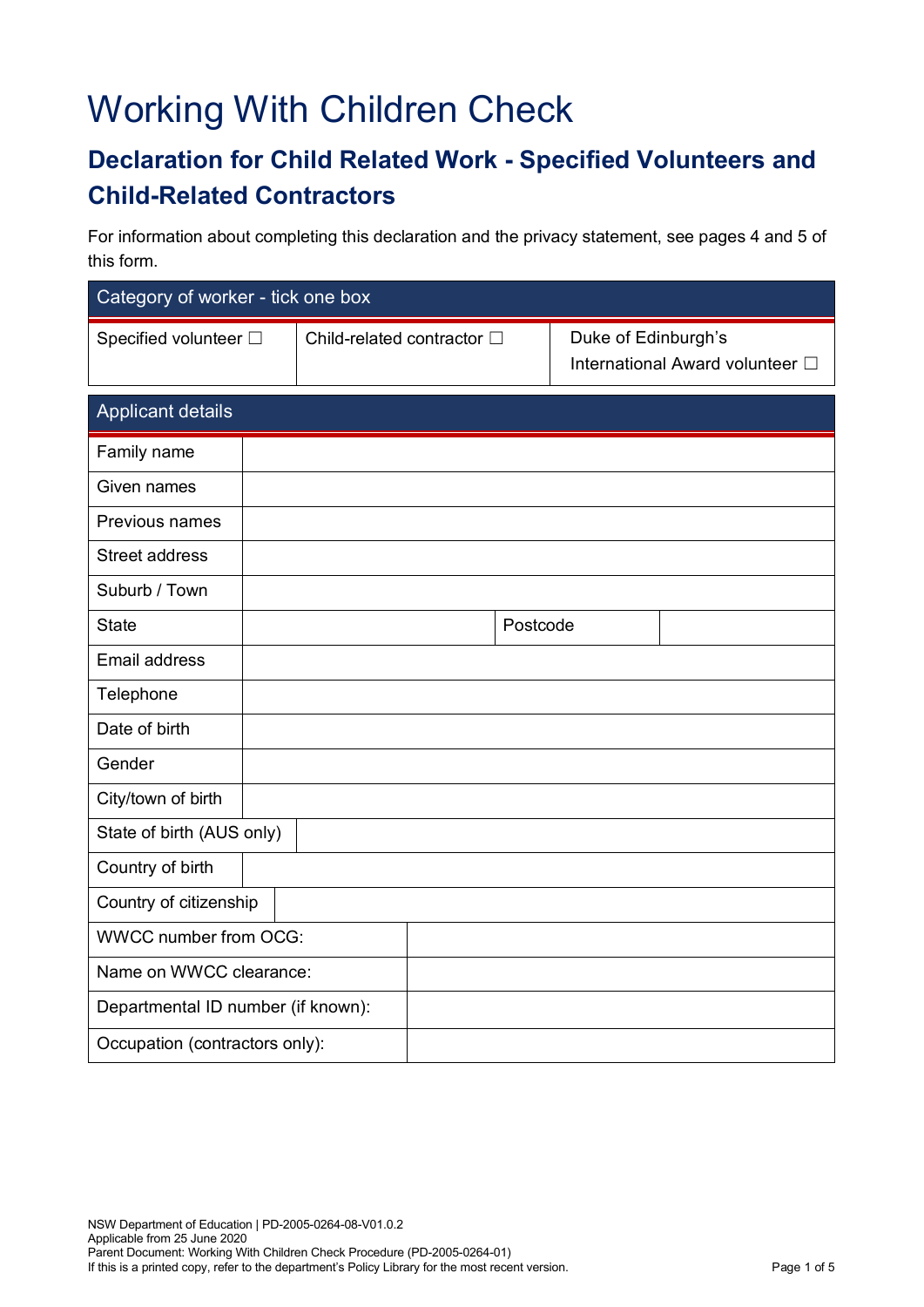address. Please provide details of your ID below. For further information see the <u>WWCC Guide to</u> **Identity documents:** Government-issued photo ID showing full name, date of birth, current [Identity Documents.](https://policies.education.nsw.gov.au/policy-library/associated-documents/id-documents-guide-wwcc.pdf) Not applicable to Duke of Edinburgh's International Award volunteers.

| <b>ID document name</b> | <b>Issuing agency</b> | Reference number |
|-------------------------|-----------------------|------------------|
|                         |                       |                  |
|                         |                       |                  |
|                         |                       |                  |

#### **I declare:**

- in the Criminal Records Act 1991 and includes a conviction, whether summary or on indictment for an offence, and includes a finding or order that an offence has been proved, or that a person is guilty of an offence, without proceeding to conviction. 1. I have no criminal convictions in the past ten years. I understand that "conviction" is defined
- 2. I am not subject to any pending court proceedings relating to a criminal matter in Australia or overseas.
- 3. I have no convictions that cannot become spent within the meaning of the Criminal Records Act 1991 including but not limited to:
	- i. convictions for which a prison sentence of more than six months has been imposed  $\alpha$ r
	- ii. convictions of sexual offences.
- 4. I am aware that providing false or misleading information in this document may lead to the Department:
	- withdrawing any offer of engagement that it has made to me; or
	- terminating my engagement, or taking disciplinary action which may include my dismissal; and
	- applications by me for engagement. • considering any false or misleading information I provide, when considering any future
	- applications by me for employment or engagement. • considering any false or misleading information I provide, when considering any future

Signature: Date: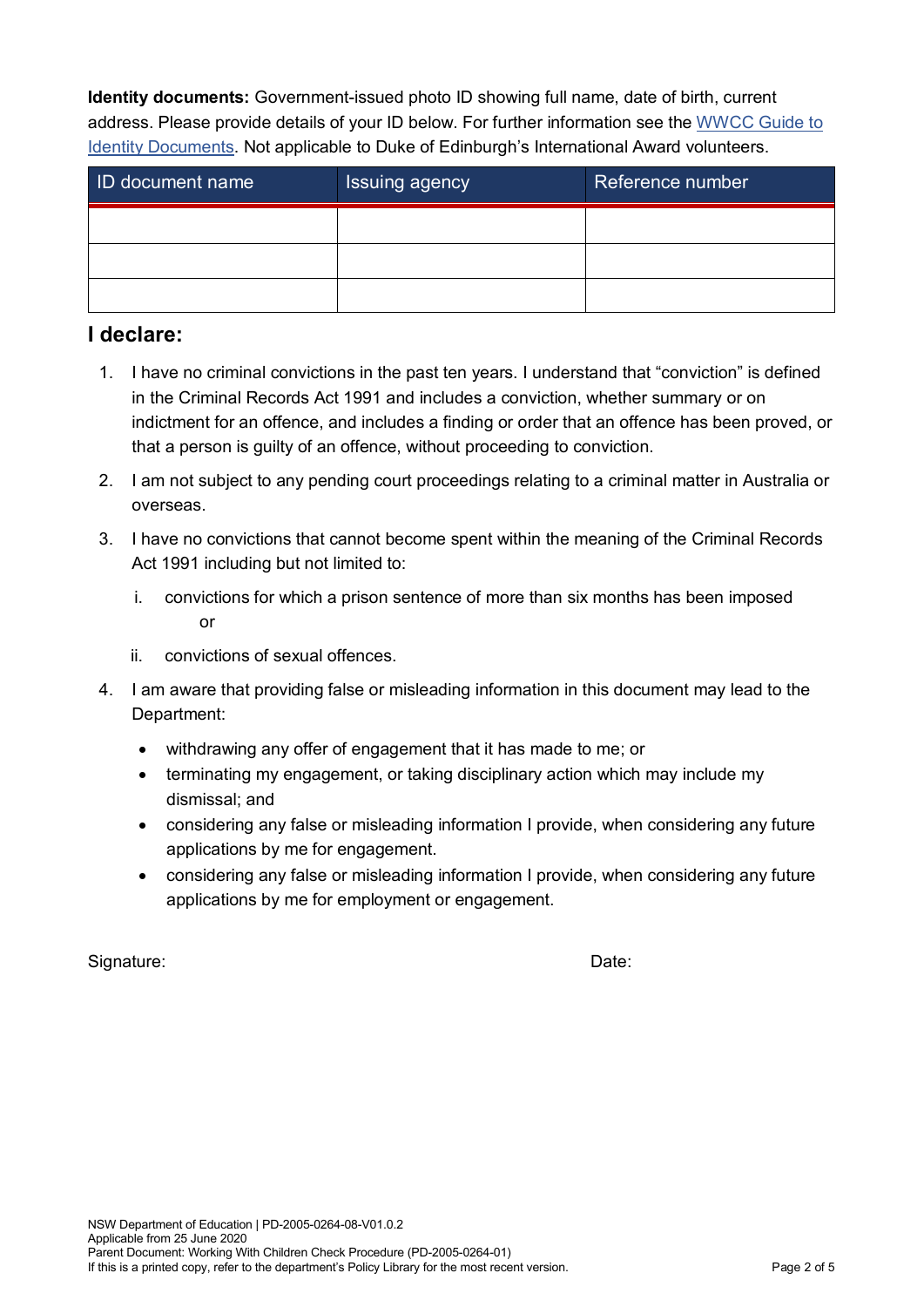## **FOR OFFICE USE ONLY**

 To be completed by authorised DoE officer, or an authorised delegate of that officer. Authorised delegates checking the declaration and ID are identified in the Department's [Working with Children](https://policies.education.nsw.gov.au/policy-library/associated-documents/procedures-wwcc.pdf)  [Check Procedure.](https://policies.education.nsw.gov.au/policy-library/associated-documents/procedures-wwcc.pdf)

 $I, (name):$ 

Role (SASS officer/other): \_\_\_\_\_\_\_\_\_\_\_\_\_\_\_\_\_\_\_\_\_\_\_\_\_\_\_\_\_\_\_

Location / School: **Location / School:** 

have checked and verified the following:

☐ Person has completed and signed this declaration form correctly

 $\Box$  Person presenting against the photo ID provided to verify their identity – matched

 $\Box$  Person's name and DOB in the declaration using the photo ID provided – matched

 $\Box$  eCPC system - applicant is NOT included on the NTBE database

 $\Box$  Employee ID number in eCPC

Signature: Date: Date: Date: Date: Date: Date: Date: Date: Date: Date: Date: Date: Date: Date: Date: Date: Date: Date: Date: Date: Date: Date: Date: Date: Date: Date: Date: Date: Date: Date: Date: Date: Date: Date: Date: D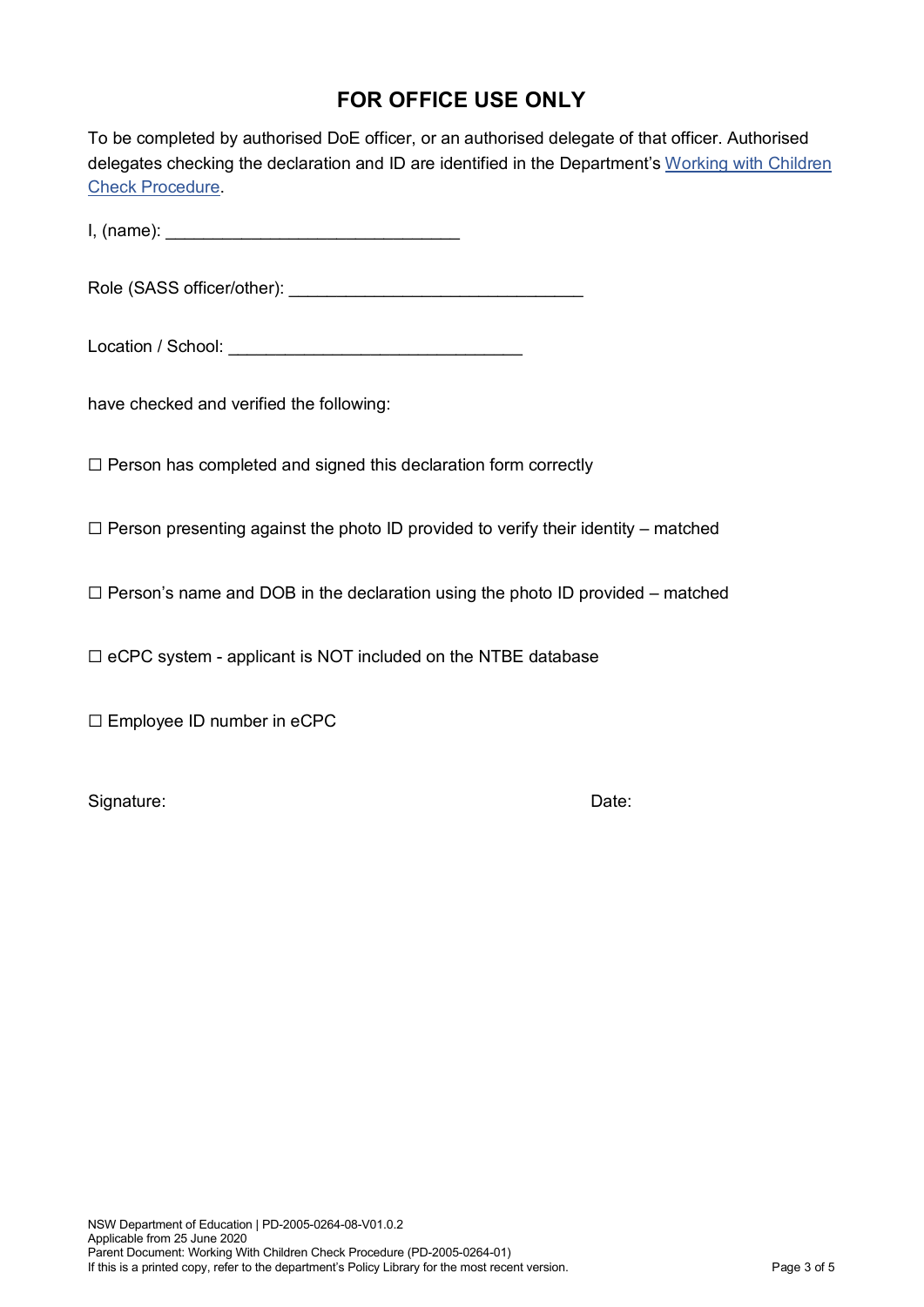### **Persons to complete this declaration**

 Children) Regulation 2013. See the Department's [Working with Children Check Procedure](https://policies.education.nsw.gov.au/policy-library/associated-documents/procedures-wwcc.pdf) for This declaration must be completed by **specified volunteers and child related contractors**  seeking engagement with the Department of Education (the Department) where the person is required to hold a Working with Children Check clearance under the Child Protection (Working with more details.

Child related contractors are contractors who are ordinarily involved in **direct contact with children** (for example speech pathologists, band tutors, music tutors, sports coaches, etc.)

Specified volunteers are volunteers:

- • working as part of a formal mentoring program (whether or not a parent or close relative at the school at which they are volunteering) or
- involved in intimate, personal care of children with a disability (whether or not a parent or close relative at the school at which they are volunteering) or
- volunteering at an overnight school excursion (whether or not a parent or close relative of a child at the school at which they are volunteering)
- not a parent or close relative of a student at the school at which they are volunteering

 These workers need to provide the school/workplace with this completed declaration form, a NSW WWCC clearance number (or other evidence that they hold a NSW WWCC clearance) and photo ID.

This declaration does not apply to contractors employed in the Assisted School Travel Program or through the Department's facilities maintenance programs. They are screened by other sections

#### **Privacy Statement**

your engagement with the Department. The information collected on this declaration document and from identification documents you provide will be used by the Department to manage risk associated with its legal obligation to ensure the protection of children and young persons in its care and for purposes directly related to

your engagement with the Department.<br>The Department will use this information to verify your identity, verify your Working With Children Check (WWCC) clearance and check the Department's business systems, including eCPC and the database of persons not to be employed, to ensure that there is no barrier to engaging the person.

If you are cleared for engagement, this information will be entered onto the Department's eCPC and you will be allocated unique employee identification number.

 All information you provide will be used, disclosed and stored consistent with the NSW privacy and other relevant law. The completed declaration form and a record of the eCPC check will be filed by the school/business area in secure storage for seven years from date of inactivity and then destroyed. You may request access to this information from the school or business centre at which it is held. The Department will not disclose the information to another agency or person unless required or authorised by law.